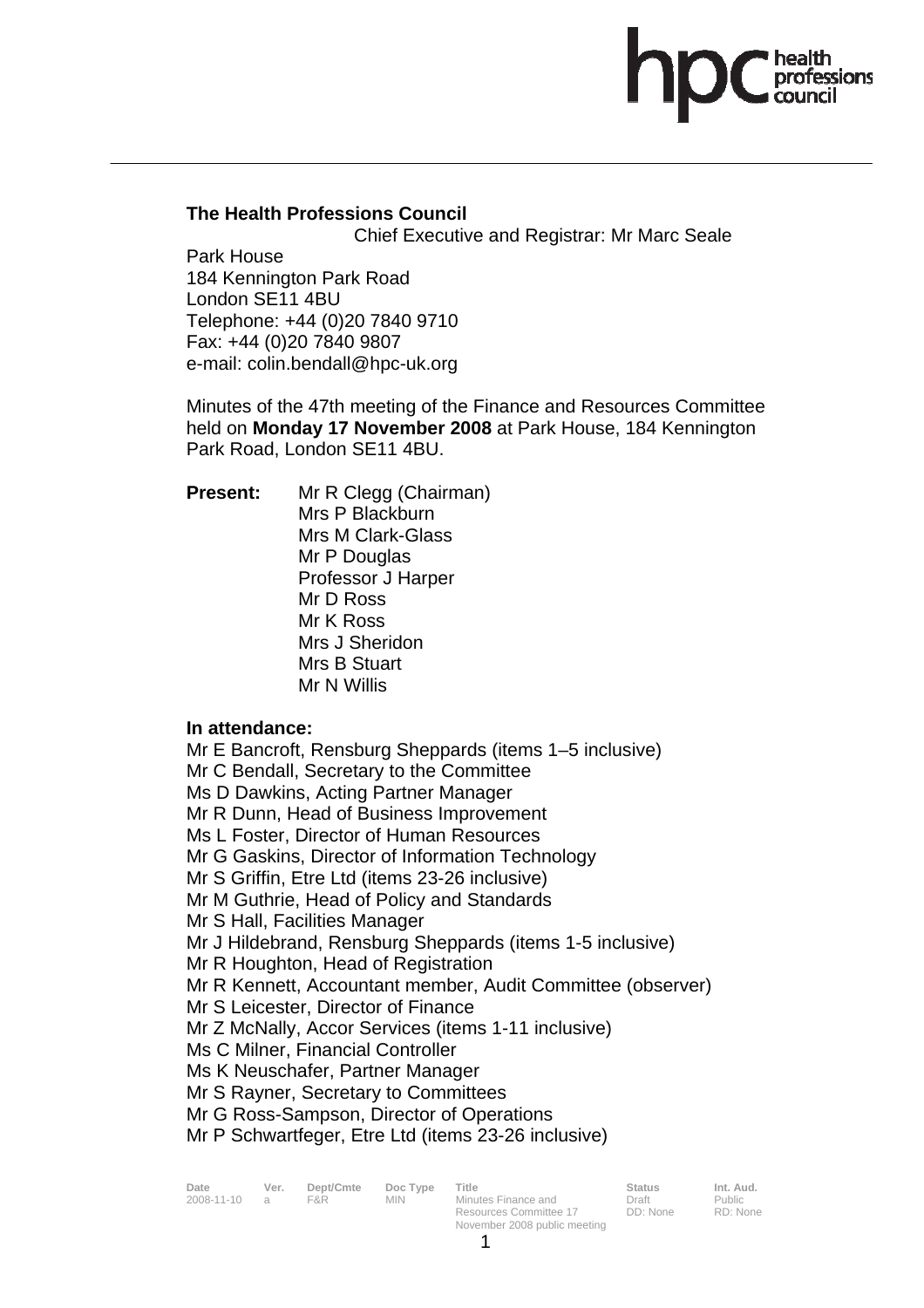Mr M J Seale, Chief Executive and Registrar Dr A van der Gaag, President

#### **Item 1.08/152 Apologies for absence**

1.1 Apologies for absence were received from Mrs S Drayton and Mr W Munro.

#### **Item 2.08/153 Approval of agenda**

 2.1 The Committee approved the agenda, subject to considering the investment report as item 5.

## **Item 3.08/154 Minutes of the Finance and Resources Committee meeting held on 18 September 2008**

3.1 It was agreed that the minutes of the 46th meeting of the Finance and Resources Committee should be confirmed as a true record and signed by the Chairman.

#### **Item 4.08/155 Matters arising**

- 4.1 The Committee received a paper to note from the Executive.
- 4.2 The Committee noted the actions list as agreed at the last meeting.

#### **Item 5.08/156 Investment report**

- 5.1 The Committee received a paper for discussion/approval from the Executive. A summary of the performance of HPC's investments and the performance of markets and economies was tabled.
- 5.2 The Committee received a report on the performance of the HPC's investment fund from Mr Bancroft. The Committee noted that Mr J Minett continued as HPC's investment manager but was unable to attend the meeting for personal reasons. The Committee noted that, in the twelve months ending September 2008, the investment portfolio had achieved an annual return of -15.5%, against the benchmark return of -13.5%. Between 30 September and 14 November 2008, the investments had achieved a further decline in portfolio value of 7%, against the benchmark decline of 9.5%.

| Date<br>2008-11-10 | Ver.<br>$\overline{a}$ | Dept/Cmte<br>F&R. | Doc Type<br><b>MIN</b> | Title<br>Minutes Finance and<br>Resources Committee 17 | <b>Status</b><br>Draft<br>DD: None | Int. Aud.<br>Public<br>RD: None |
|--------------------|------------------------|-------------------|------------------------|--------------------------------------------------------|------------------------------------|---------------------------------|
|                    |                        |                   |                        | November 2008 public meeting                           |                                    |                                 |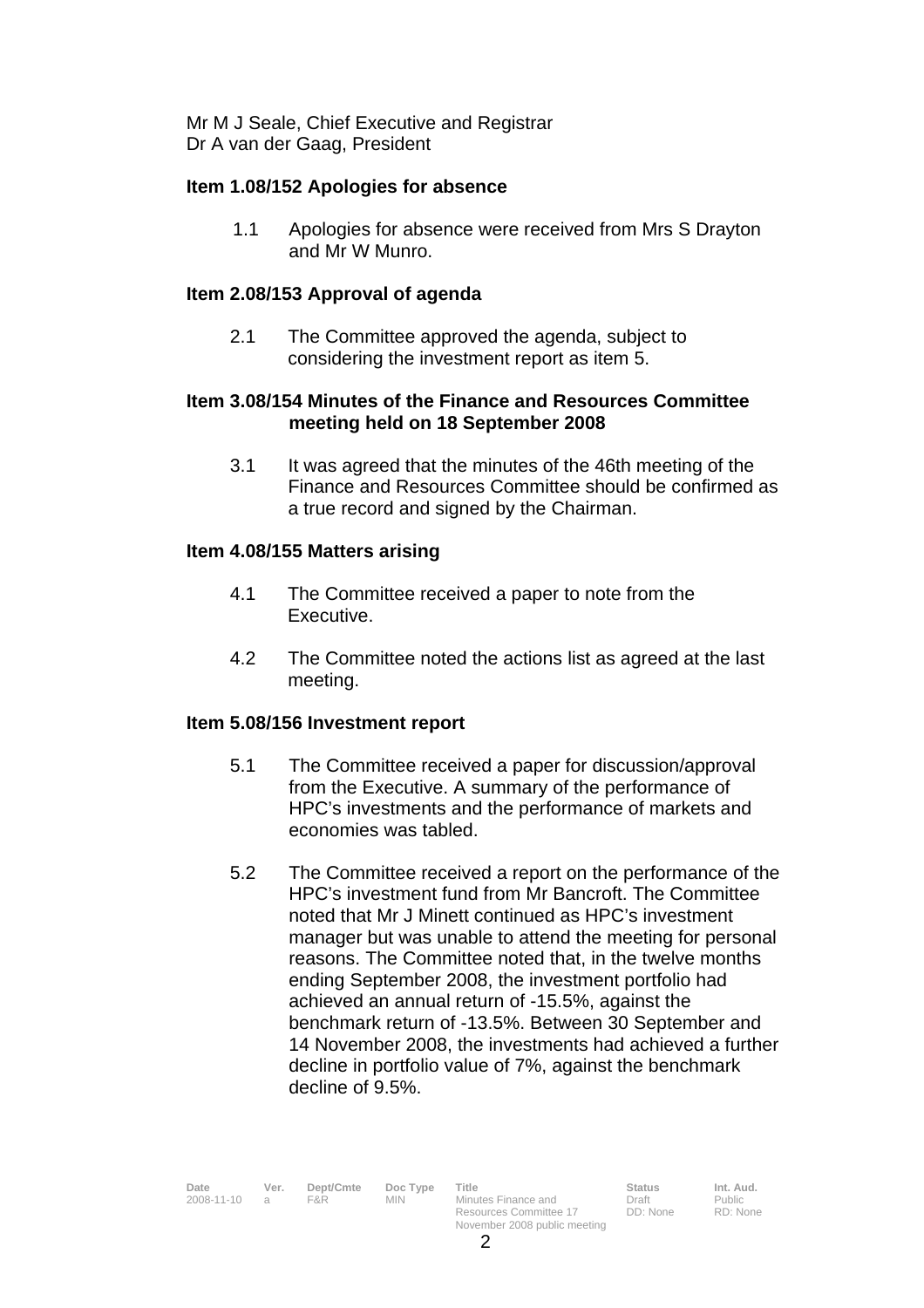- 5.3 The Committee noted financial turmoil over recent months, including a 35% decrease in share prices, the collapse of a number of financial institutions and the beginning of a recession. The Bank of England had responded by cutting interest rates and it was expected that the Government would increasing spending and cut taxes, which it was hoped would lead to a recovery in 2009.
- 5.4 The Committee noted that the investment portfolio composition was made on a defensive basis (i.e. investing more in bonds and cash and less in UK equities and overseas equities). The Committee noted that Rensburg Sheppards advised that HPC should continue to invest its funds over the long term, as the bond market was expected to improve over time, followed by the equity market.
- 5.5 The Committee noted the Rensburg Sheppards report and approved the continued appointment of Rensburg Sheppards as the professional fund manager.

## **Item 6.08/157 Finance report**

- 6.1 The Committee received a report on the work of the Finance Department.
- 6.2 The Committee noted that the Department was assisting PKF with the internal audit of the finance systems, as part of the agreed internal audit workplan for 2008-9.
- 6.3 The Committee noted that the draft budget was being prepared.
- 6.4 The Committee noted that, following a six month trial, Co-operative Travel had been appointed as HPC's travel supplier with effect from 7 November 2008.

## **Item 7.08/158 Human Resources report**

- 7.1 The Committee received a report on the work of the Human Resources Department. The Committee wished Ms Foster well on her return to Australia and thanked her for all her work and support.
- 7.2 The Committee noted that the second interviews for the posts of Director of Human Resources and Secretary to Council would be held shortly. It was expected that job offers would be made by the end of the week.

| Date<br>Ver.<br>2008-11-10<br>$\mathcal{A}$ | Dept/Cmte<br>F&R | Doc Type<br><b>MIN</b> | Title<br>Minutes Finance and | <b>Status</b><br>Draft | Int. Aud.<br>Public |
|---------------------------------------------|------------------|------------------------|------------------------------|------------------------|---------------------|
|                                             |                  |                        | Resources Committee 17       | DD: None               | RD: None            |
|                                             |                  |                        | November 2008 public meeting |                        |                     |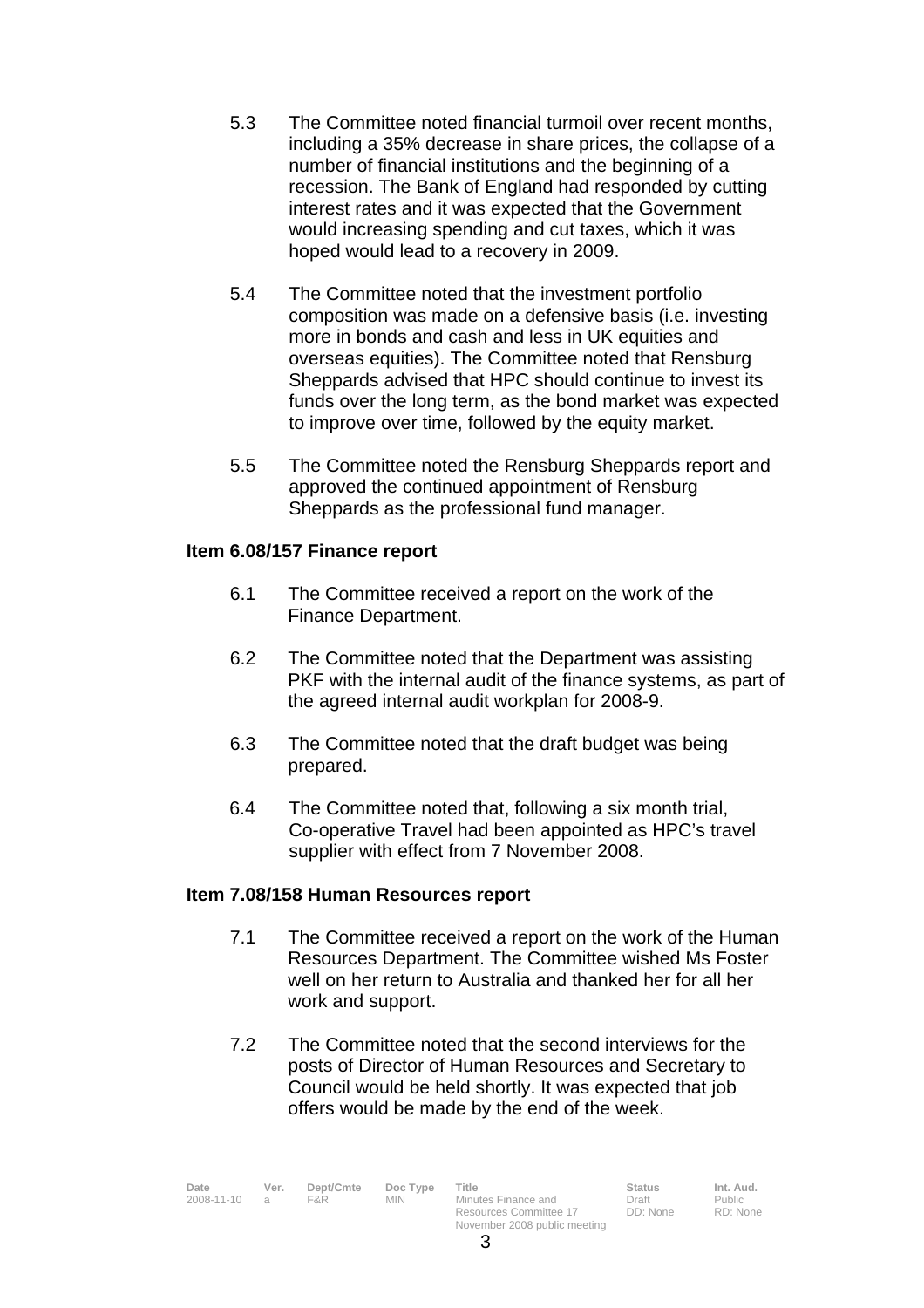Arrangements would be made to cover the vacancies until the posts were filled.

- 7.3 The Committee noted that the Head of Education would now report directly to the Chief Executive and her job title had been changed to Director of Education.
- 7.4 The Committee noted that the Facilities Department would now report to the Director of Operations.

#### **Item 8.08/159 Partner Manager report**

- 8.1 The Committee received a report on the work of the Partner Manager. The Committee wished Ms Neuschafer well for her period of maternity leave and welcomed Ms Dawkins as the Acting Partner Manager.
- 8.2 The Committee noted that refresher training for Visitors had continued in September 2008 and that the remaining Visitors would be trained in 2009.
- 8.3 The Committee noted that appraisal for Panel chairs would take place in the last quarter of 2008 and in early 2009.
- 8.4 The Committee noted that the Partner Manager's workplan and budget for the next financial year was being prepared. The Committee noted that, in 2009, HPC would recruit Continuing Professional Development assessors for the remaining professions to be audited.

## **Item 9.08/160 Information Technology report**

- 9.1 The Committee received a report on the work of the Information Technology Department.
- 9.2 The Committee noted that the Department had begun recruiting an extra employee, as set out in the Department's workplan.
- 9.3 The Committee noted that the Department had been involved in a number of activities, including improvements to the disaster recovery systems and work on the online renewals project.

## **Item 10.08/161 Operations report**

10.1 The Committee received a report on Operations, covering the Registration Department, project management, facilities

| Date<br>2008-11-10 | Ver.<br>$\overline{a}$ | Dept/Cmte<br>F&R. | Doc Type<br><b>MIN</b> | Title<br>Minutes Finance and                           | <b>Status</b><br>Draft | Int. Aud.<br>Public |
|--------------------|------------------------|-------------------|------------------------|--------------------------------------------------------|------------------------|---------------------|
|                    |                        |                   |                        | Resources Committee 17<br>November 2008 public meeting | DD: None               | RD: None            |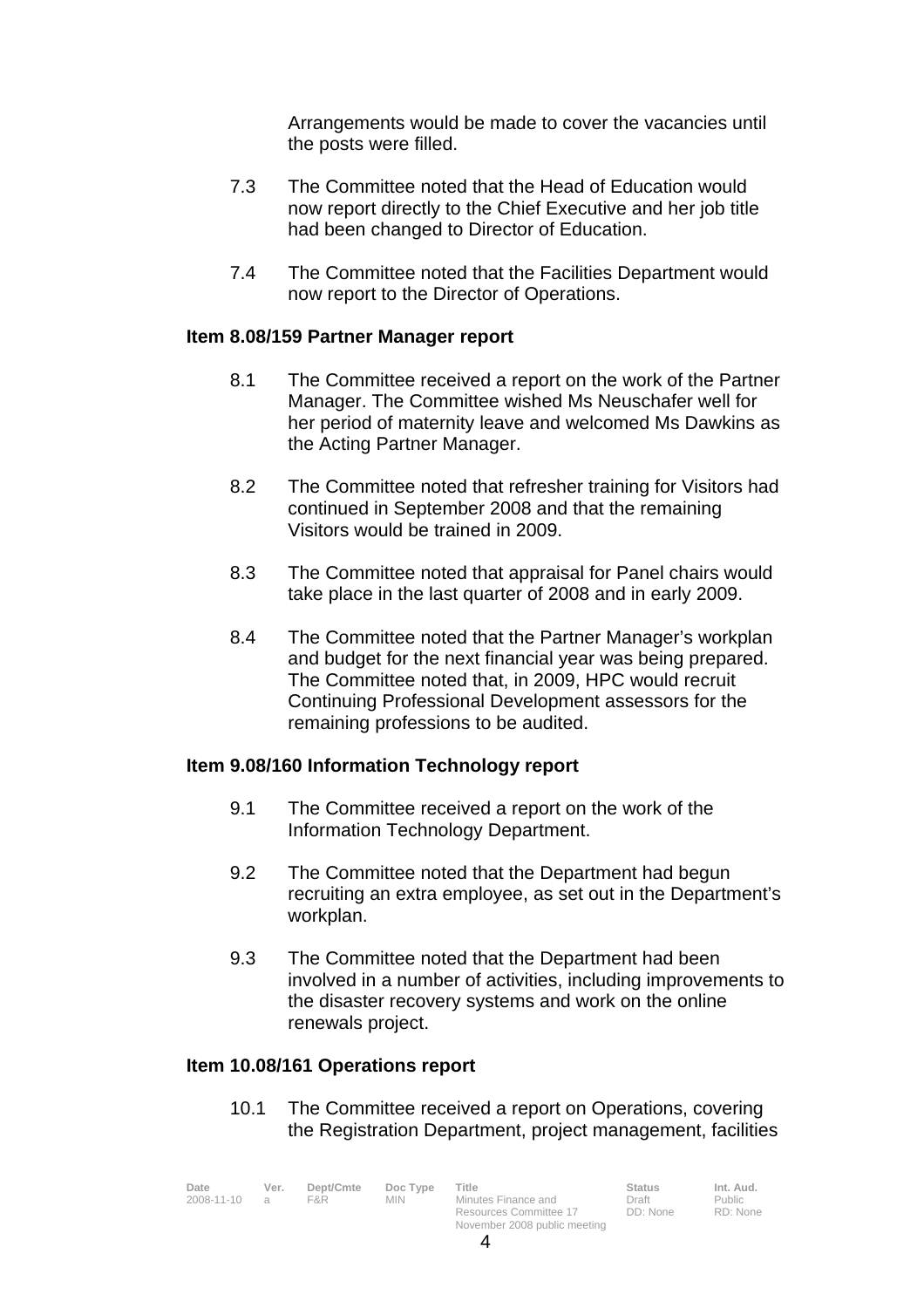management and business improvement. A paper was tabled, summarising the current status of major projects.

- 10.2 The Committee noted that Continuing Professional Development audits had been completed for chiropodists/podiatrists and were underway for operating department practitioners.
- 10.3 The Committee noted that the Registration Department had celebrated National Customer Service Week, which was designed to raise awareness of the importance of customer service and thank employees for their work.
- 10.4 The Committee noted that the Registration Department had achieved same-day processing of documentation in recent weeks. The Director of Operations thanked employees for this achievement.
- 10.5 The Committee noted that the Registration Department aimed to answer all telephone calls which were received.
- 10.6 The Committee noted the status of major projects. The Committee noted that it was intended that the online renewals system would be implemented on 18 September 2008, with the project completed by 1 November 2008 (i.e. documentation of lessons learnt). Further discussion about the project took place at items 23 and 24.
- 10.7 The Committee noted that HPC had successfully passed the British Standards Institute audit of its quality management system. The audit had not identified any issues or non-conformities.

#### **Item 11.08/162 Proposal for the introduction of childcare vouchers scheme**

- 11.1 The Committee received a paper for discussion/approval from the Executive.
- 11.2 The Committee noted that approximately 2.5% of organisations in the UK offered childcare voucher schemes to their employees. The paper proposed that a scheme should be introduced at HPC, to improve family-friendly working practices. It was proposed that this should be a 'salary sacrifice' scheme, which would involve employees swapping part of their taxable salary for tax free vouchers.

Date Ver. Dept/Cmte Doc<sup>Type</sup> Title **Status Int. Aud.** 2008-11-10 a F&R MIN Minutes Finance and Draft Public Public<br>2008-11-10 a F&R MIN Minutes Finance and Draft Public

Resources Committee 17 November 2008 public meeting DD: None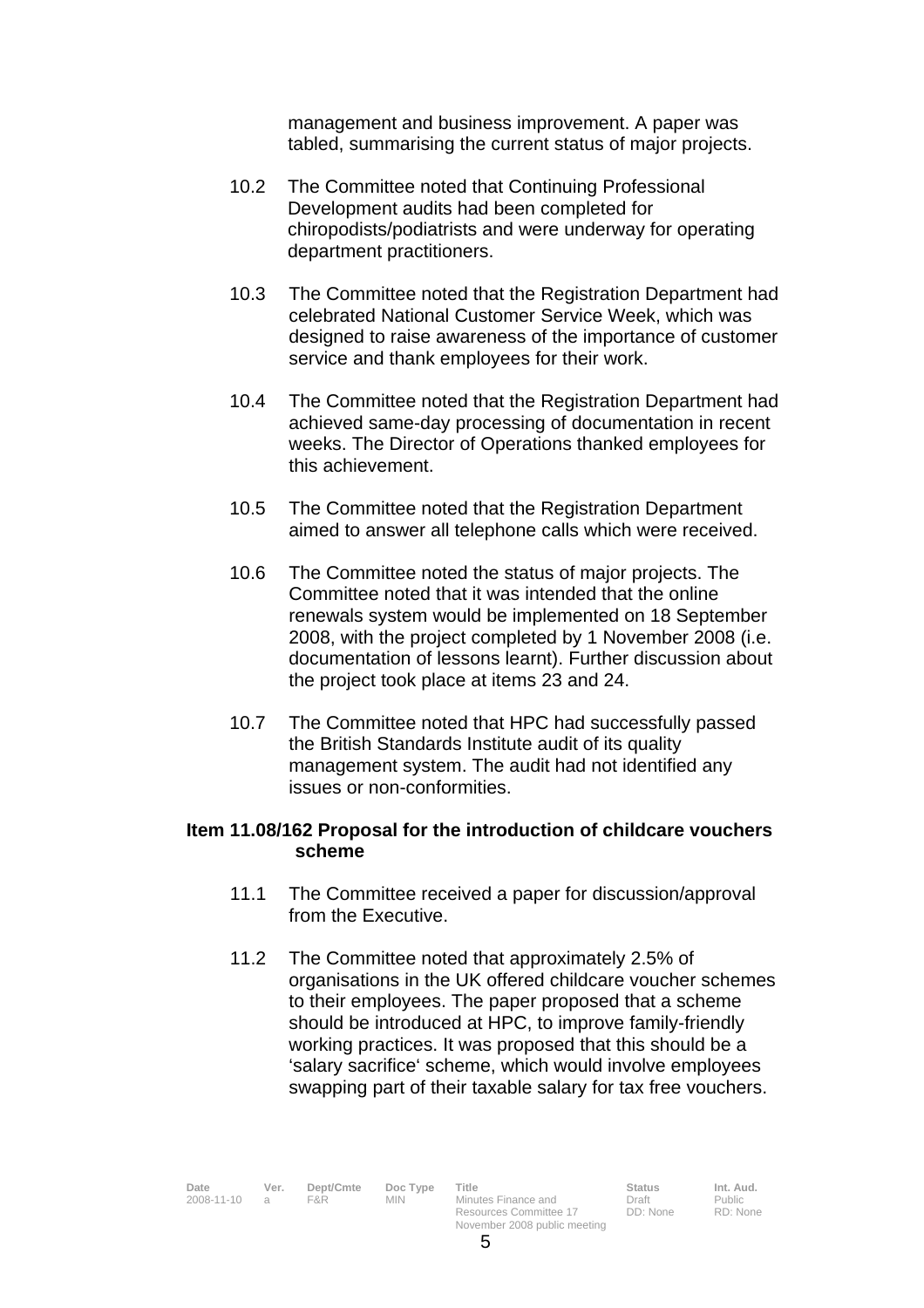- 11.3 The Committee noted that the financial implications were a National Insurance saving to HPC, less the administration charge from Accor Services, giving a maximum saving of £4,362 per year, based on the assumption that all 22 eligible employees took the full benefit.
- 11.4 The Committee agreed to approve the introduction of a childcare voucher scheme, effective 1 April 2009, using the salary sacrifice option.

# **Action: LF/KW (ongoing to 1 April 2009)**

#### **Item 12.08/163 Projected registrant numbers**

- 12.1 The Committee received a paper for discussion/approval from the Executive.
- 12.2 The Committee received a paper for discussion/approval from the Executive, which projected registrant numbers for the financial years 2009-10 to 2013-14 inclusive.
- 12.3 The Committee noted that registrant numbers were projected to rise to approximately 285,180 by 2013-14. The paper used assumptions based on past statistics for registrants and information about the proposed regulation of new professions. The statistics given for new registrations via the UK approved programme route were based on conservative assumptions.
- 12.4 The Committee noted that the Education Department was collating data on student cohorts for pre-registration education and training programmes. It was anticipated that this would be available in 2009, when the Executive prepared the next projection of registrant numbers.
- 12.5 The Committee noted the assumptions on the proposed regulation of new professions. The Committee noted that the Department of Health was awaiting a report from a working group on the regulation of assistant workers and would make decisions in due course.
- 12.6 The Committee approved the document on projected registrant numbers.

## **Item 13.08/164 Five year plan**

13.1 The Committee received a paper for discussion/approval from the Executive.

| Date       | Ver.   | Dept/Cmte | Doc Type | Title                  | <b>Status</b> | Int. Aud. |
|------------|--------|-----------|----------|------------------------|---------------|-----------|
| 2008-11-10 | $\Box$ | F&R.      | MIN      | Minutes Finance and    | Draft         | Public    |
|            |        |           |          | Resources Committee 17 | DD: None      | RD: None  |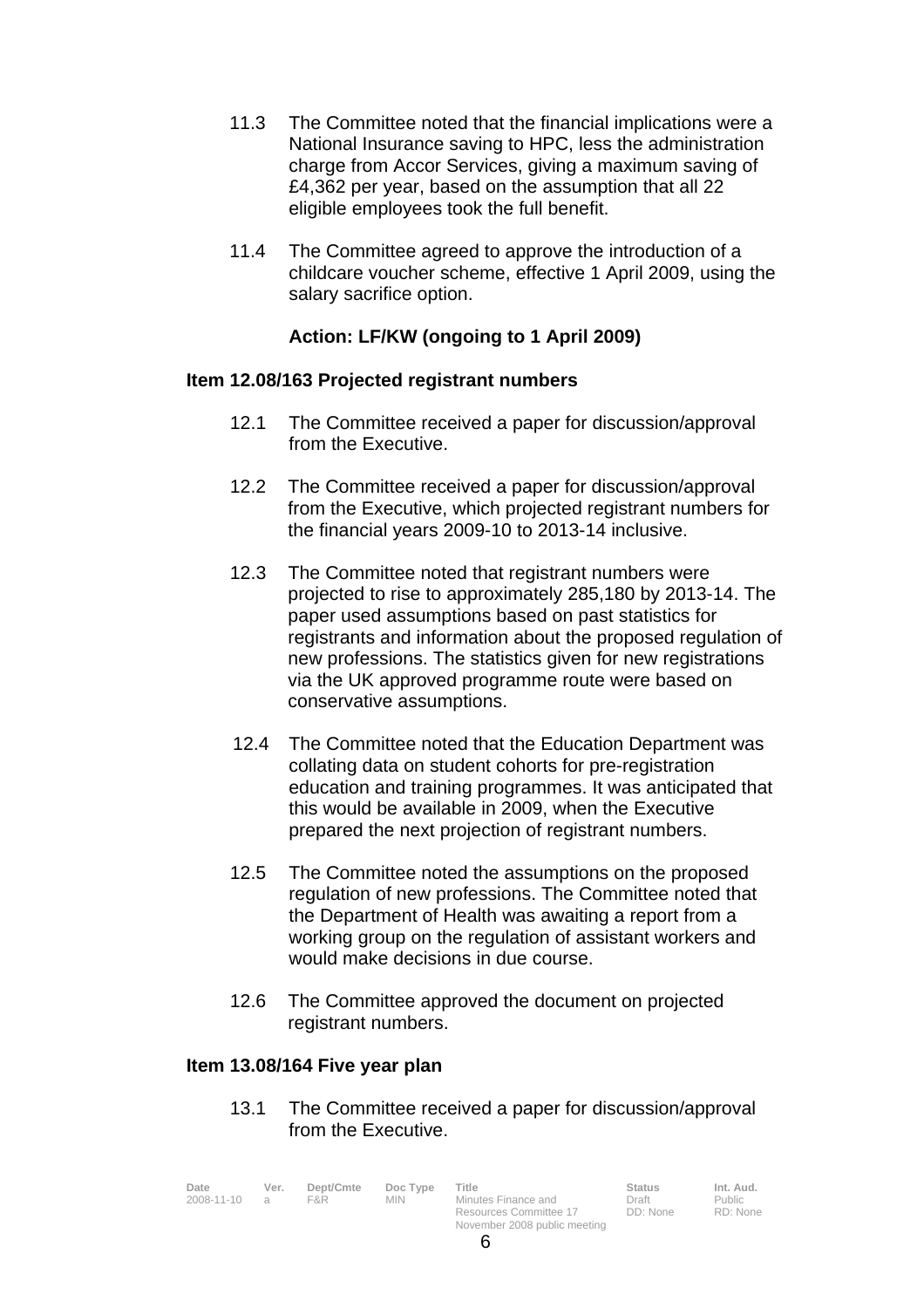- 13.2 The Committee noted that the five year plan made projections based on a number of assumptions. The Committee noted the following points:
	- the plan did not include the cost of revalidation of registrants;
	- there was a decrease of 3% year on year in the number of UK graduates;
	- there was a decrease of 5% year on year in the number of international applications;
	- 100 fitness to practise cases would be transferred from the British Psychological Society, if practitioner psychologists were subject to statutory regulation by HPC on 1 July 2009;
	- registrant numbers were forecast to increase by 61% between 2006-7 and 2013-14;
	- fitness to practise cases were forecast to increase by 258% between 2006-7 and 2013-14;
	- employees were forecast to increase from 95 in 2006-7 to 165 by 2013-14;
	- income was forecast to increase from £15.69m in 2009-10 to £27.48m in 2013-14; and
	- expenditure was forecast to increase from £15.72m in 2009-10 to £26.33m in 2013-14.
- 13.3 The Committee noted that the plan included 'purchase of additional office space' in future years. The Committee noted that an additional storey for 22-26 Stannary Street would be added within the next year and that it was possible that there could be shift working and desk sharing in some departments. The Committee noted that the purchase of any additional office space would require careful, long-term project planning.
- 13.4 The Committee noted that costs per registrant were forecast to increase from £82.24 in 2009-10 to £122.94 in 2013-14. The Committee noted that it was possible that this was due to the cost of the grandparenting process for new professions. The Committee agreed that the Executive should analyse the reasons for the forecast increase and prepare a paper for the next meeting.

# **Action: CM (by 4 February 2009)**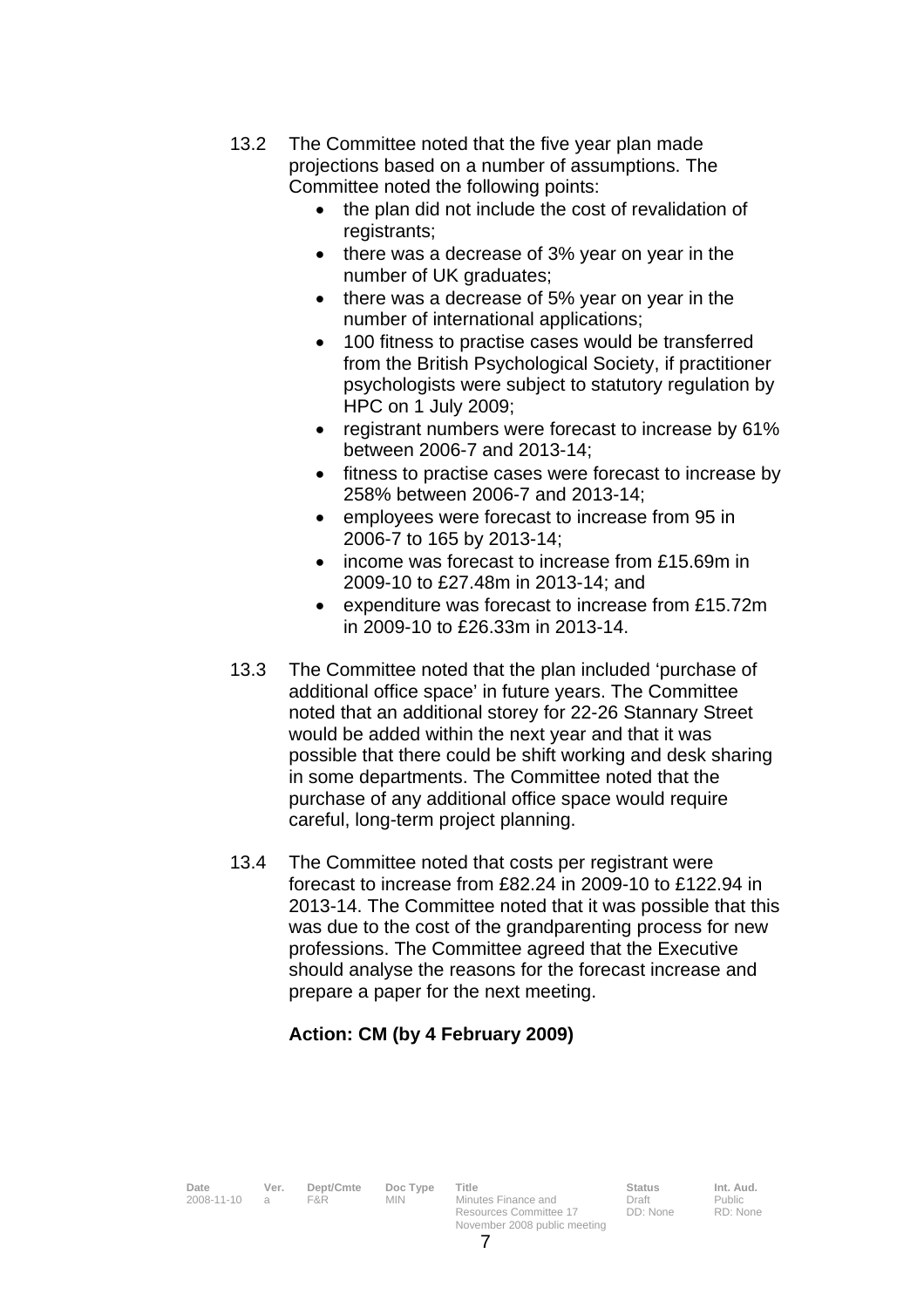## **Item 14.08/165 Integrating new professions into the HPC renewal cycle**

- 14.1 The Committee received a paper for discussion/approval from the Executive.
- 14.2 The Committee noted that the current renewal cycle had significant peaks and troughs in demand, which had an impact on planning resources for the Registration Department. One of the proposed objectives for the Department's 2009-10 workplan was to review the renewal cycle and recommend that it should be rescheduled so that the workload was spread more evenly over the two-year renewal period. It was planned that the findings of the review would be implemented during the 2010-11 financial year.
- 14.3 The paper proposed that, when a new profession was regulated by the HPC, at least one month from opening the Register should be allowed before the three month renewal period was opened. This would allow the quality of data transferred to the HPC to be checked for accuracy and completeness. The paper also proposed that, in order to incorporate new professions into a quiet period during the renewal cycle, renewal would be for part of the current two year cycle. Registrants in new professions would pay a pro rata renewal fee when first renewing, but upon renewing for the second time would be charged the standard renewal fee.
- 14.4 The Committee approved the recommended approach for integrating new professions into the renewal cycle.

# **Action: RH (ongoing to 2011)**

## **Item 15.08/166 Finance System Upgrade**

- 15.1 The Committee received a paper to note from the Executive.
- 15.2 The Committee noted that the Finance Systems Upgrade had been a major project scheduled for 2008-9. The goals had been to deliver an upgrade to the SAGE financial system (from SAGE 100 to SAGE 200), introduce online purchase ordering and enable automated activity reporting and budget tracking by activity.

| Date<br>2008-11-10 | Ver. | Dept/Cmte<br>F&R | Doc Type<br>MIN. | Title<br>Minutes Finance and                           | <b>Status</b><br>Draft | Int. Aud.<br>Public |
|--------------------|------|------------------|------------------|--------------------------------------------------------|------------------------|---------------------|
|                    |      |                  |                  | Resources Committee 17<br>November 2008 public meeting | DD: None               | RD: None            |

RD: None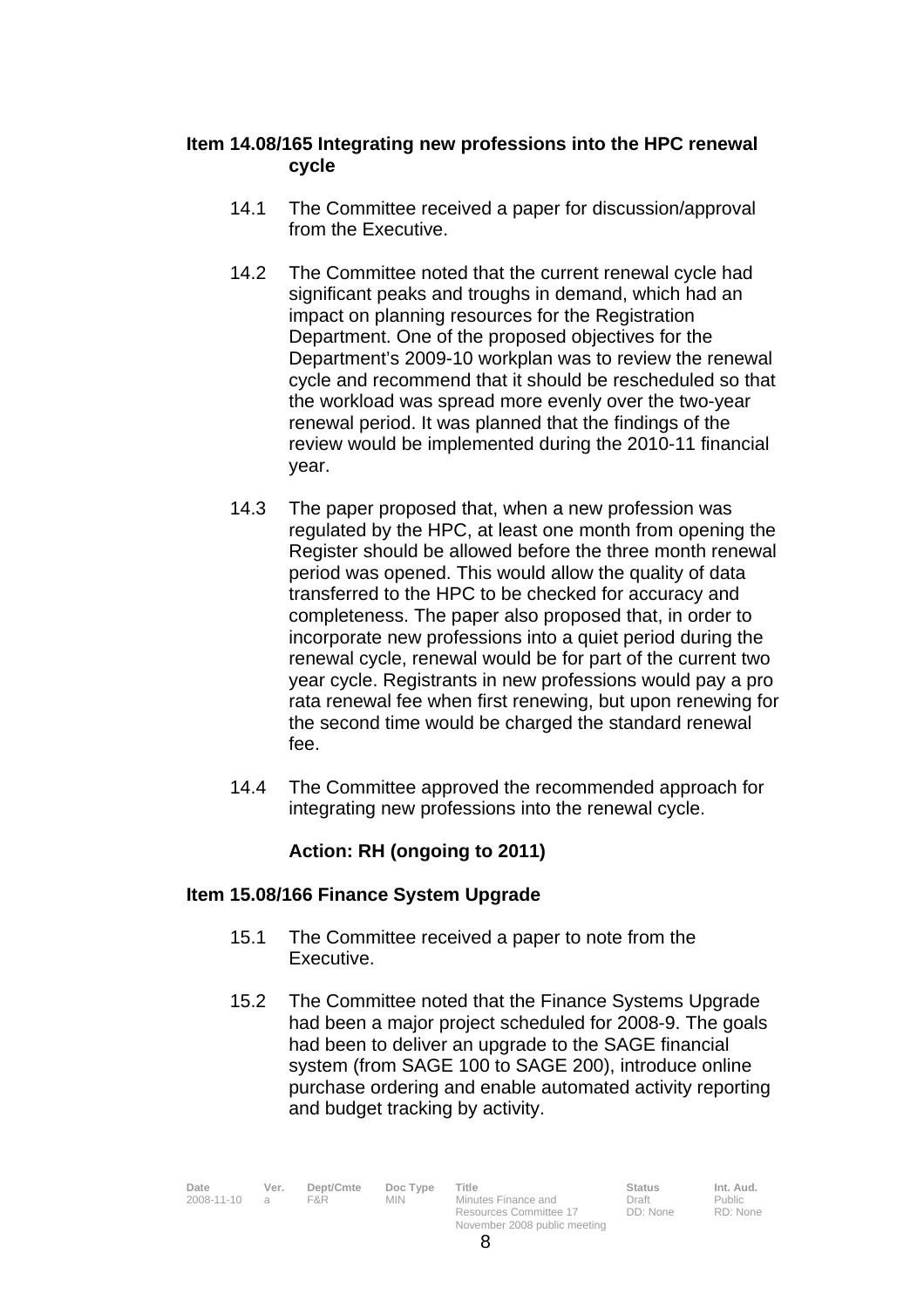- 15.3 The Committee noted that the SAGE aspect of the project had been successfully delivered on 1 April 2008. However, the adoption of online purchase ordering and activity reporting had been more challenging. A number of system and process issues had been identified and it had become apparent that further time would be needed to address these. The Executive Management Team had agreed that a business case for online purchase ordering should be prepared and considered in the future round of evaluation of major projects.
- 15.4 The Committee noted that planning of the online purchase ordering system had included planning of the resources required for the project, but in hindsight the resources including time allocated had been insufficient.

#### **Item 16.08/167 VAT deregistration update**

- 16.1 The Committee received a paper to note from the Executive.
- 16.2 The Committee noted that 22-26 Stannary Street Ltd had been deregistered for VAT purposes with effect from 10 October 2008. HPC had been required to re-pay £237,265 residual VAT plus interest to HM Revenue and Customs.

## **Item 17.08/168 Financial procedures update**

- 17.1 The Committee received a paper to note from the Executive.
- 17.2 The Committee noted that a number of updates had been made to the financial procedures manual (e.g. a change to the preferred travel supplier; an additional step in the annual budget process; and updates to the intermediate lapsing process).
- 17.3 The Committee noted that weekly payment of employees' expenses had been introduced, to assist cash flow for those employees who were often away on business.
- 17.4 The Committee noted that the financial regulations would be reviewed and were due to be considered by the Committee at the next meeting.

# **Action: SL (by 4 February 2009)**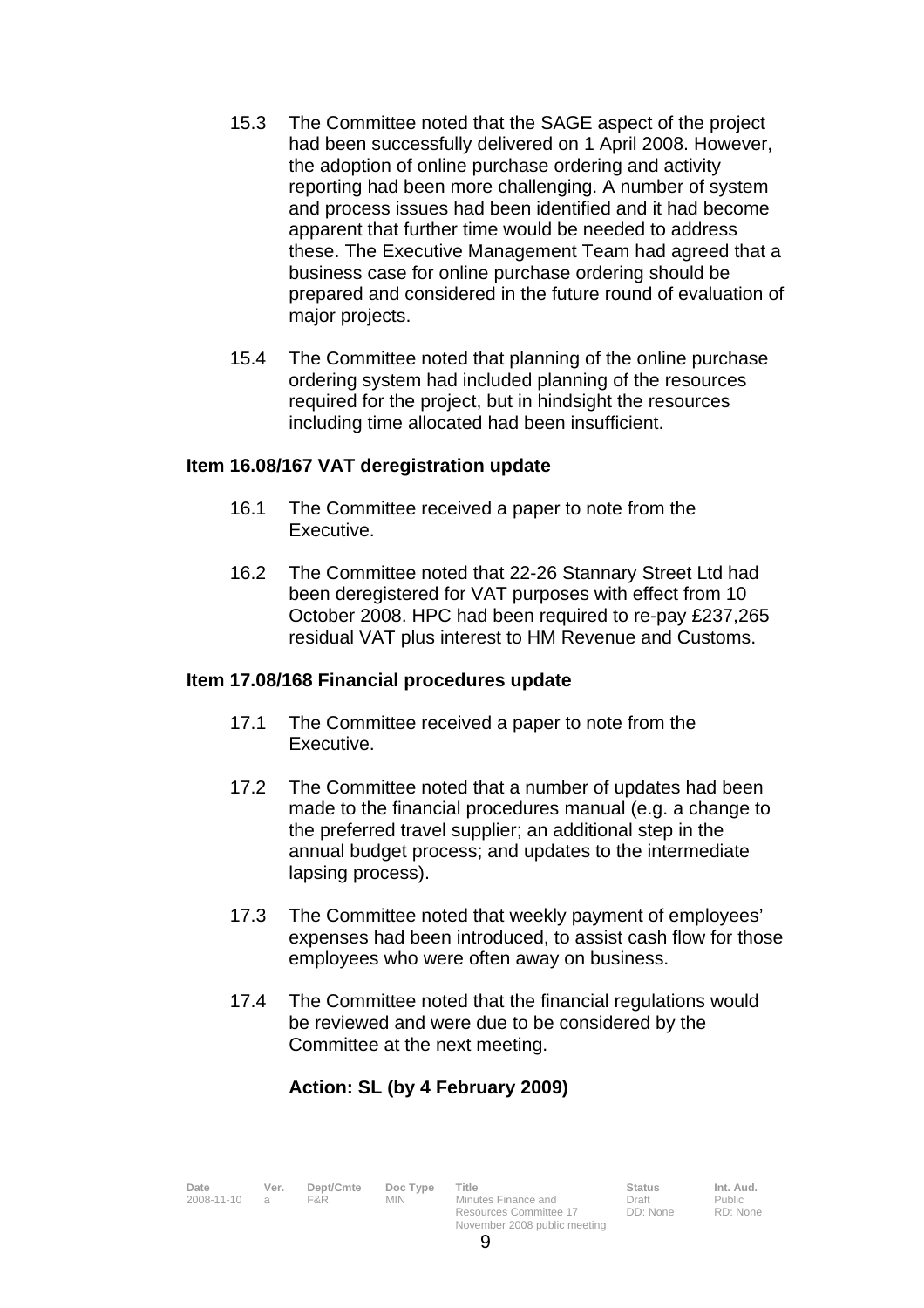## **Item 18.08/169 Capita Hartshead Flexiplan Scheme**

- 18.1 The Committee received a paper to note from the Executive.
- 18.2 The Committee noted that the Capita Hartshead Flexiplan Scheme had been the HPC employee pension until its replacement by the Friends Provident scheme.
- 18.3 The Committee noted that Entrust Pension Recovery Ltd had been appointed as the sole professional trustee for the Flexiplan scheme in 2007. On 6 March 2008, Entrust had resolved to wind up the scheme and the paper outlined progress since that date. The Committee noted that progress would be reported to future meetings.

#### **Item 19.08/170 Council for Professions Supplementary to Medicine pension scheme**

- 19.1 The Committee received a paper to note from the Executive.
- 19.2 The Committee noted progress towards closing the Council for Professions Supplementary to Medicine final salary pension scheme. The scheme had closed in June 1995 and had no active members. The Committee noted that the Chairman would attend a meeting on the afternoon of 17 November 2008 to discuss the outstanding issues.

#### **Item 20.08/171 Employee attitude survey 2009**

- 20.1 The Committee received a paper to note from the Executive.
- 20.2 The Committee noted that the first survey of employee attitudes had been circulated to employees on 30 September 2008. The survey results had been compiled in a report, discussed with the Executive Management Team and released to employees. The Committee noted that the overall results were extremely positive and it was anticipated that the survey would be conducted every two years to monitor improvements and identify any trends.
- 20.3 The Committee agreed that the survey had been an excellent piece of work and praised the Executive's transparency in publishing the results. The Committee also

| Date       | Ver.   | Dept/Cmte | Doc Type | Title                  | <b>Status</b> | Int. Aud. |
|------------|--------|-----------|----------|------------------------|---------------|-----------|
| 2008-11-10 | $\Box$ | F&R.      | MIN      | Minutes Finance and    | Draft         | Public    |
|            |        |           |          | Resources Committee 17 | DD: None      | RD: None  |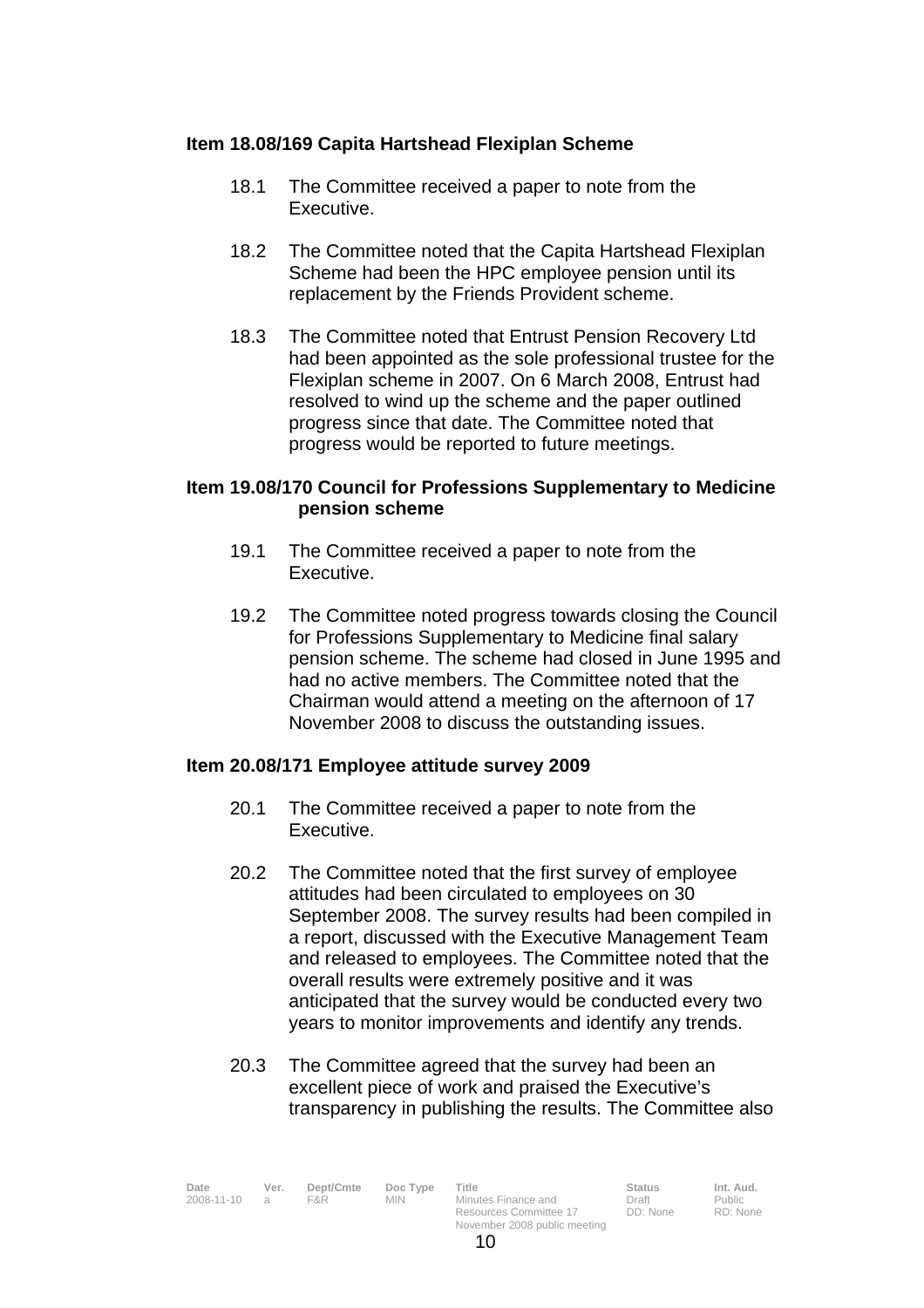thanked the Executive for responding to the points made by employees in the survey.

## **Item 21.08/172 Six month reforecast for year to 31 March 2009**

- 21.1 The Committee received a paper to note from the Executive.
- 21.2 The Committee noted that discussions had been held with each budget holder to ascertain likely overspends and underspends at the financial year end. These figures had been added or subtracted from the original budget to give a projected operating surplus or deficit. A decrease in international scrutiny fees and an increase in the number of applications from UK graduates had been taken into account.
- 21.3 The Committee noted the following points:
	- income from dietician renewal fees had been mistakenly recognised in the previous financial year;
	- average attendance at Council and committee meetings was forecast at 80% rather than the budgeted average of 85%;
	- the Fitness to Practise Department was predicted to overspend on room hire, due to more hearings being held away from Park House and in the home countries; and
	- an underspend in user acceptance testing was due to a transfer of £150,000 to the capital expenditure budget. This had been discussed at the Committee meeting held on 18 September 2008.
- 21.4 The Committee noted that, at the end of the financial year, an operating surplus of £610,000 before investments was forecast, against a budgeted surplus of £245,000.

## **Item 22.08/173 September 2008 management accounts**

- 22.1 The Committee received a paper to note from the Executive.
- 22.2 The Committee noted that, as of 30 September 2008, HPC had an operating surplus of £502,000 before investments, compared to a budgeted deficit of £3000 before investments. The Committee noted that HPC continued to be in a stable financial position.

| Date<br>2008-11-10<br>$\alpha$ | Ver. | Dept/Cmte<br>F&R. | Doc Type<br>MIN. | Title<br>Minutes Finance and<br>Resources Committee 17 | <b>Status</b><br>Draft<br>DD: None | Int. Aud.<br>Public<br>RD: None |
|--------------------------------|------|-------------------|------------------|--------------------------------------------------------|------------------------------------|---------------------------------|
|                                |      |                   |                  |                                                        |                                    |                                 |
|                                |      |                   |                  | November 2008 public meeting                           |                                    |                                 |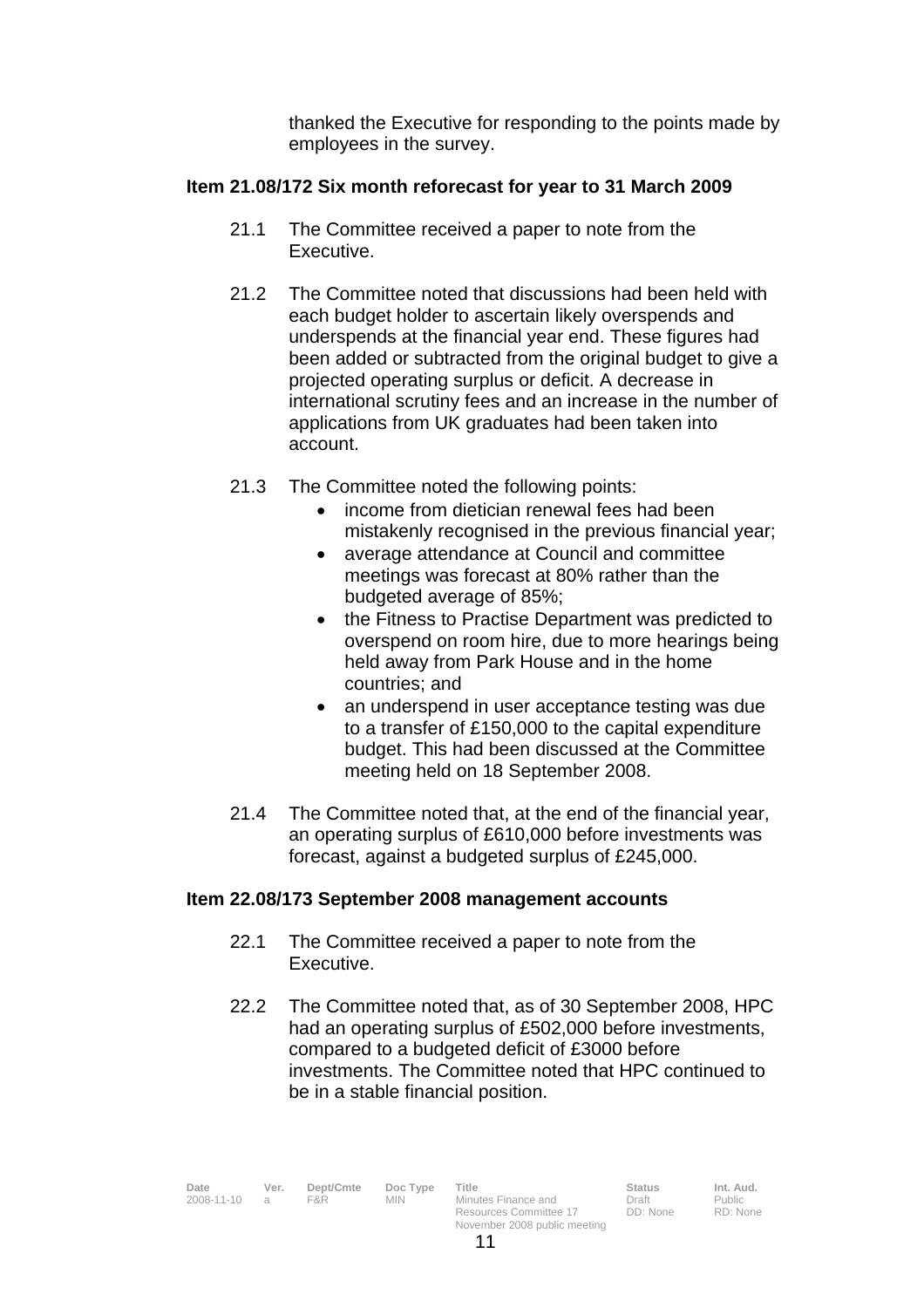22.3 The Committee thanked the Financial Controller for including summaries of the management accounts and permanent/timing income and expenditure differences.

## **Item 23.08/174 Online applications and renewal project update**

- 23.1 The Committee received a paper to note from the Executive.
- 23.2 The Committee noted progress on the online applications and renewal project, which was intended to be useable, secure and scalable (able to meet peaks in demand). The Committee noted that the Executive had identified a number of issues at an early stage (e.g. the need to identify an internet service provider who could support the proposed system).
- 23.3 The Committee noted that a number of other healthcare regulators, such as the Royal Pharmaceutical Society of Great Britain and the General Optical Council, also offered online systems to their registrants.

#### **Item 24.08/175 Development work on online renewals system: Presentation**

- 24.1 The Committee received a presentation from representatives of Etre Ltd, which was responsible for designing the part of the online renewals system which would be used by registrants.
- 24.2 The Committee noted that a group of 10 registrants (in a range of age groups, with different experience of using online systems) had been involved in testing usability of the renewals system. Each registrant had been asked to complete a number of standard tasks, such as setting up an account, renewing registration and updating contact details. The system prompted registrants if they did not complete the necessary information. The results of the testing (including recording the areas of the screen which were most viewed) had been used to improve the design of the system.
- 24.3 The Committee noted that the system would not enable a new direct debit to be set up electronically by a registrant, as this would require additional electronic security which would delay the introduction of the system. The Committee noted that the system would allow secure electronic payment by credit or debit cards. The Committee noted that

| Date<br>2008-11-10 | Ver.<br>$\Box$ | Dept/Cmte<br>F&R | Doc Type<br>MIN. | Title<br>Minutes Finance and                           | <b>Status</b><br>Draft | Int. Aud.<br>Public |
|--------------------|----------------|------------------|------------------|--------------------------------------------------------|------------------------|---------------------|
|                    |                |                  |                  | Resources Committee 17<br>November 2008 public meeting | DD: None               | RD: None            |